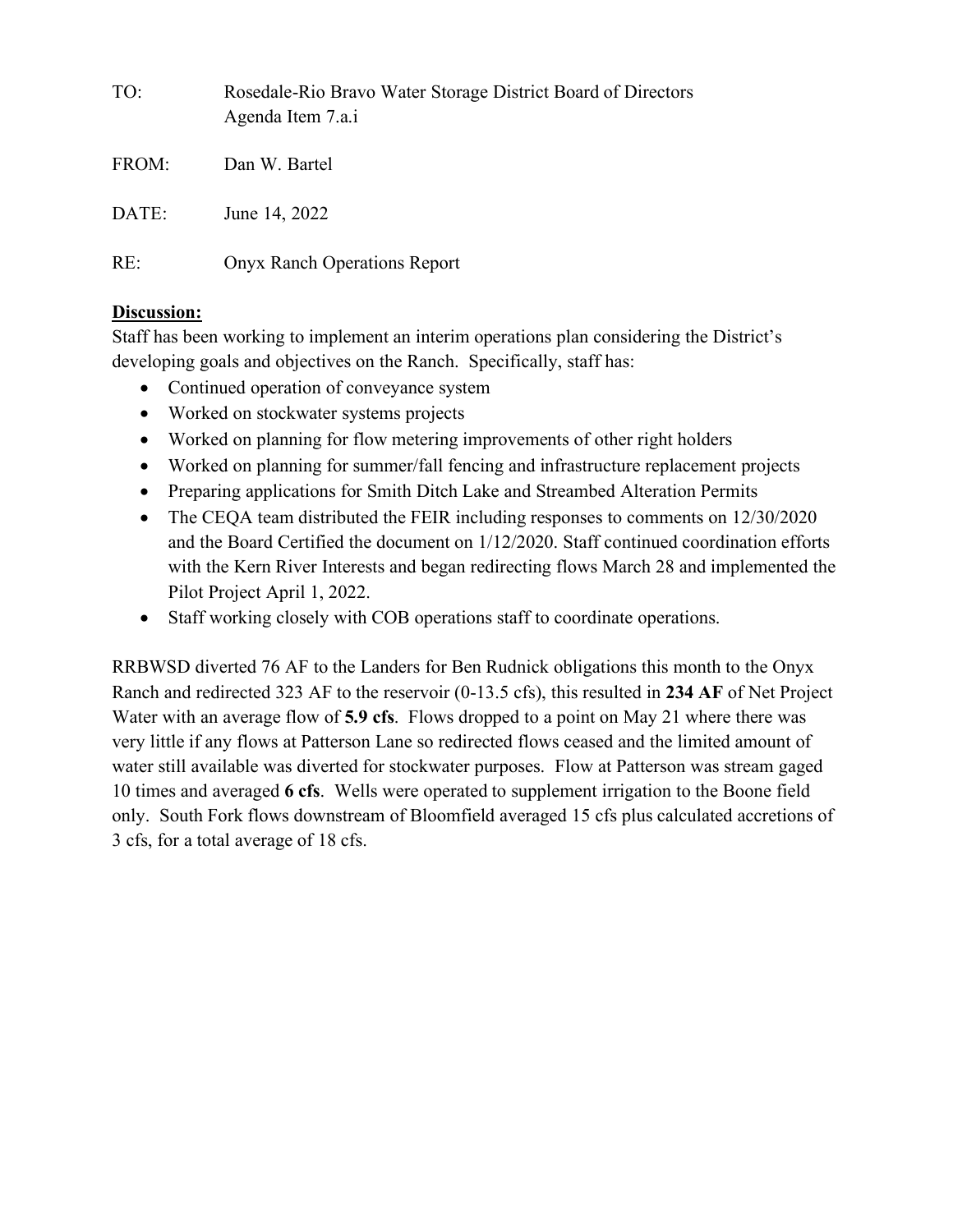



South Fork flow at Patterson Ln. after redirecting flows to reservoir 5/4/2022 Measured Flow 9 cfs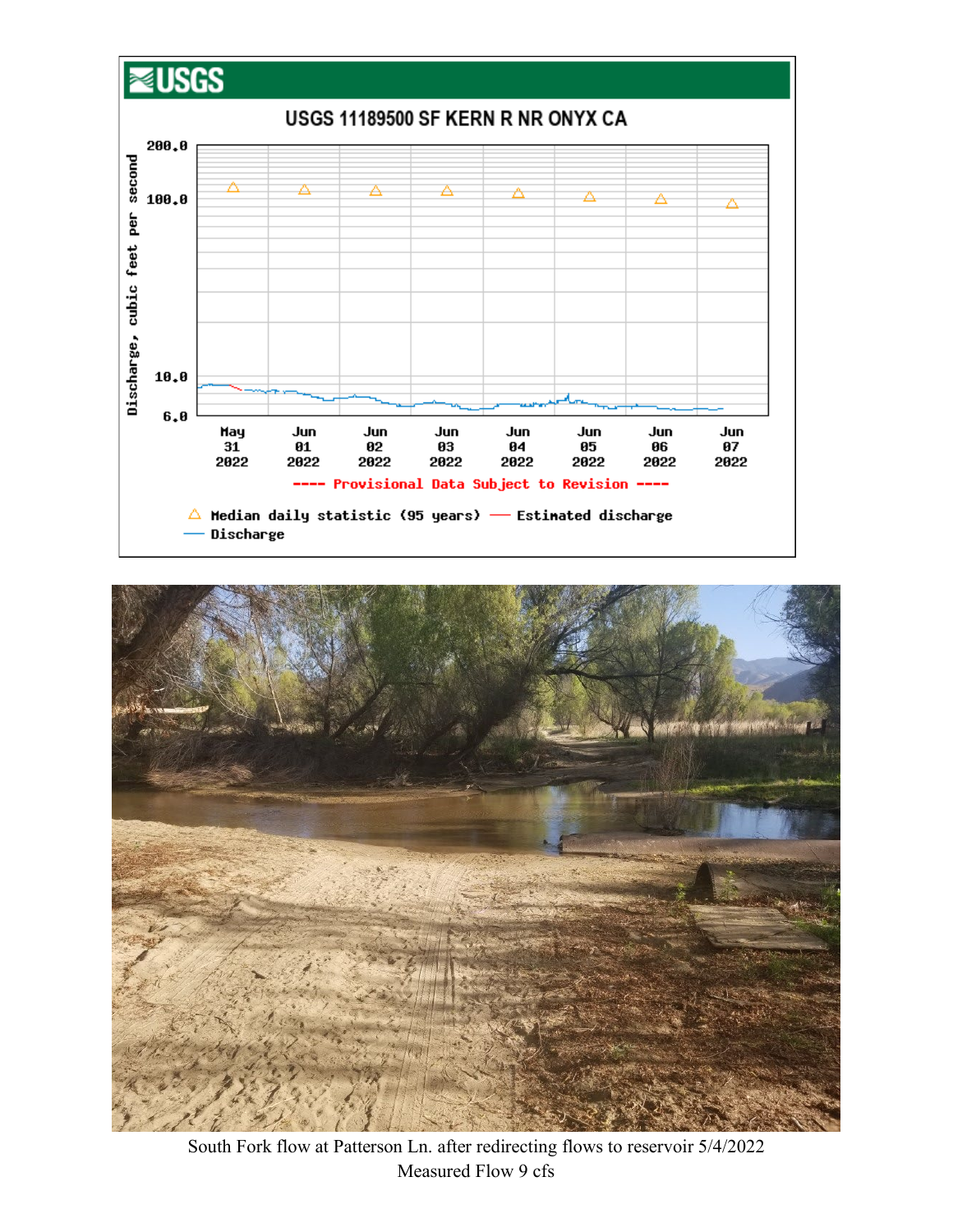

South Fork flow at Patterson Ln. after ending redirected flows to reservoir 5/23/2022 Measured Flow <1 cfs



Slightly downstream of Patterson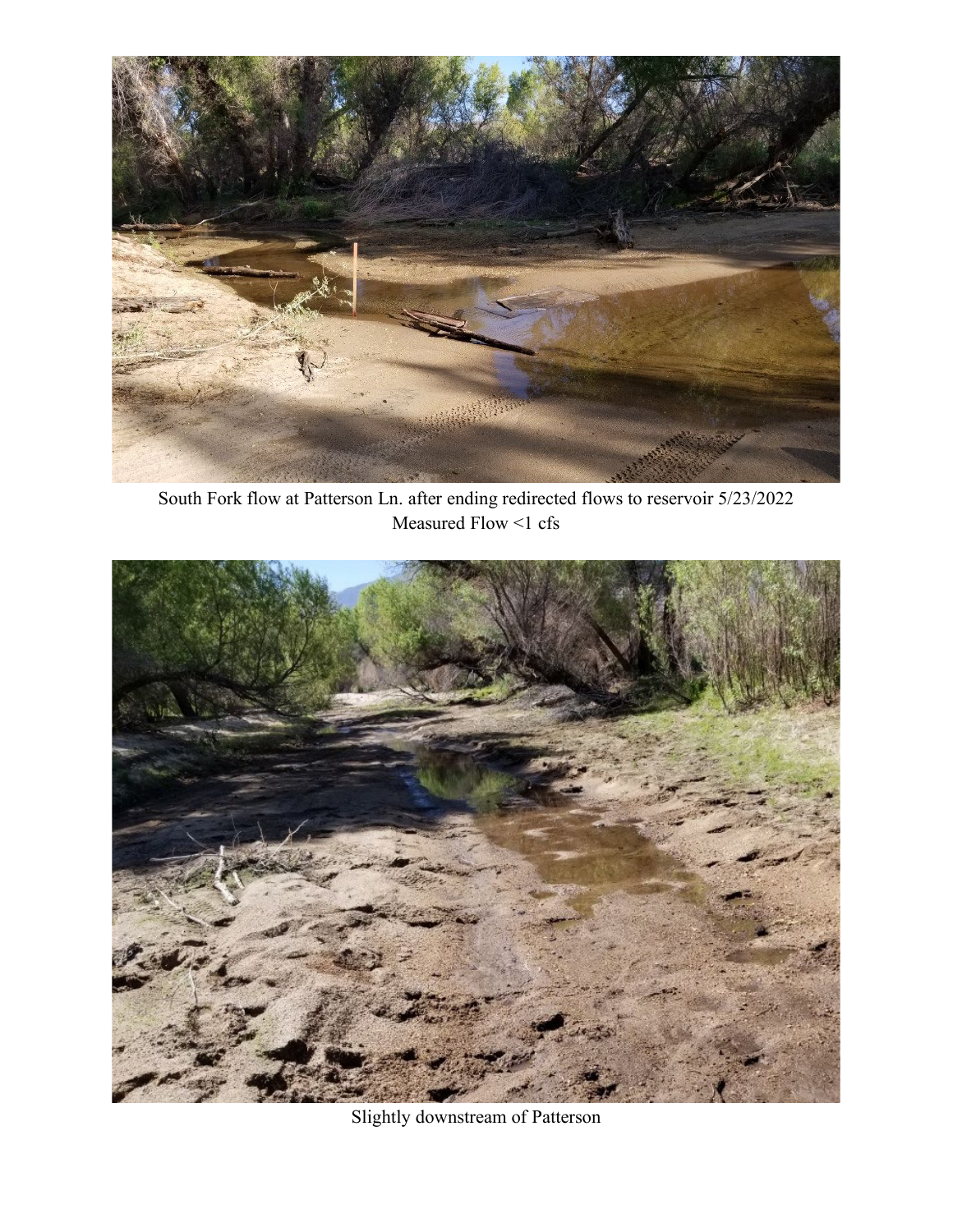## South Fork Kern River Monthly Measurement Report

| May-2022<br>Daily values in SFD = Second Foot Days, Monthly total in AF = Acre-Feet |           |                                                              |                   |                                                                                                                                                                                                    |                                                                                                                                       |                            |                |               |                                                                  |                        |                                           |            |                          |               |                                     |            |               |                       |                   |           |                           |            |                       |                |                        |
|-------------------------------------------------------------------------------------|-----------|--------------------------------------------------------------|-------------------|----------------------------------------------------------------------------------------------------------------------------------------------------------------------------------------------------|---------------------------------------------------------------------------------------------------------------------------------------|----------------------------|----------------|---------------|------------------------------------------------------------------|------------------------|-------------------------------------------|------------|--------------------------|---------------|-------------------------------------|------------|---------------|-----------------------|-------------------|-----------|---------------------------|------------|-----------------------|----------------|------------------------|
| Date                                                                                |           |                                                              | South Fork        |                                                                                                                                                                                                    |                                                                                                                                       | D.Prince (4,5,17,20-22,37) |                | Hafenfeld (5) |                                                                  |                        | RRBWSD (1,3,6,7,12, Wirth1, 30,33, Boone) |            |                          | J.Nicoll (3)  | <b>b</b> n<br>5,9, Wirth 1, 17, 18) |            | Smith (Smith) | <b>Total Diverted</b> | South Fork        |           | <b>RRBWSD to Isabella</b> |            |                       | Isabella       |                        |
|                                                                                     |           |                                                              |                   |                                                                                                                                                                                                    |                                                                                                                                       |                            |                |               |                                                                  |                        |                                           |            |                          |               | (20-22, Wirth 2, 27, 29, 37)        |            |               |                       |                   |           |                           |            |                       |                |                        |
|                                                                                     | Mean Flow | USGS - Onyx                                                  | <b>Accretions</b> | Doyle Ranch Road   Mill/Hillside  Miller  Prince                                                                                                                                                   |                                                                                                                                       |                            | Miller         | Landers       |                                                                  | Cottonwood Scodie/Mack | Landers                                   | Nicoll     | <b>Redirected</b>        | <b>Nicoll</b> | Cottonwood                          | Nicoll     | Smith         |                       | Sierra Way "Flow" | Patterson | "Net Project Water"       | Mean       | North Fork Difference |                | 3 Day Avg              |
|                                                                                     |           |                                                              |                   |                                                                                                                                                                                                    |                                                                                                                                       |                            |                |               |                                                                  |                        |                                           |            | "Gross Project<br>Water" |               |                                     |            |               |                       |                   | "Flow"    |                           | Inflow     | Flow                  |                |                        |
| -1                                                                                  | 23        | 24                                                           | 5 <sup>5</sup>    |                                                                                                                                                                                                    |                                                                                                                                       | 1.9<br>5.7                 | 1.9            |               |                                                                  |                        | 1.0                                       |            | 11.9                     | 3.2           |                                     |            | 3.3           | 17                    | Yes               | Yes       | 10                        | 548        | 547                   | $\overline{1}$ | 13                     |
|                                                                                     | 22        | 22                                                           |                   |                                                                                                                                                                                                    |                                                                                                                                       | 1.7<br>4.4                 | 1.7            |               |                                                                  |                        | 1.0                                       |            | 12.0                     | 3.3           |                                     |            | 3.3           | 16                    | Yes               | Yes       | 10                        | 557        | 568                   | $-11$          | $-7$                   |
|                                                                                     | 21        | 22                                                           |                   |                                                                                                                                                                                                    |                                                                                                                                       | 4.1                        | 4.1            |               |                                                                  |                        | 1.0                                       |            | 13.5                     | 3.2           |                                     |            | 3.1           | 16                    | Yes               | 8.97/9.7  | 11                        | 593        | 584                   |                | n                      |
|                                                                                     | 20        | 21                                                           |                   |                                                                                                                                                                                                    |                                                                                                                                       | 3.8                        | 3.8            |               |                                                                  |                        | 1.0                                       |            | 6.2                      | 2.8           |                                     |            | 10.6          | 22                    | Yes               | Yes       | -5                        | 644        | 602                   | 42             | 13                     |
|                                                                                     | 19        | 20                                                           |                   |                                                                                                                                                                                                    |                                                                                                                                       | 3.2                        | 3.2            |               |                                                                  |                        | 0.5                                       |            | 4.4                      | 2.2           |                                     |            | 11.3          | 20                    | Yes               | Yes       | $\overline{a}$            | 600        | 632                   | $-32$          |                        |
|                                                                                     | 19        | 15                                                           | 5                 |                                                                                                                                                                                                    |                                                                                                                                       | 2.3                        | 2.3            |               |                                                                  |                        | 0.5                                       |            | 4.0                      | 2.2           |                                     |            | 8.7           | 16                    | Yes               | Yes       | $\overline{\mathbf{3}}$   | 622        | 700                   | $-78$          | $-23$                  |
|                                                                                     | 18        | 18                                                           |                   | Too Windy                                                                                                                                                                                          |                                                                                                                                       | 2.2                        | 2.2            |               |                                                                  |                        | 0.5                                       |            | 7.6                      | 2.1           |                                     |            | 8.7           | 16                    | Yes               | Yes       |                           | 685        | 762                   | $-77$          | $-62$                  |
|                                                                                     | 17        | 18                                                           |                   |                                                                                                                                                                                                    |                                                                                                                                       | 1.2                        | 1.2            |               |                                                                  |                        | 0.5                                       |            | 9.3                      | 2.2           |                                     |            | 8.1           | 13                    | Yes               | Yes       |                           | 766        | 823                   | $-57$          | $-70$                  |
|                                                                                     | 17        | 16                                                           |                   | 14                                                                                                                                                                                                 |                                                                                                                                       | 1.1                        | 1.1            |               |                                                                  |                        | 1.0                                       |            | 6.8                      | 2.7           |                                     |            | 8.3           | 14                    | Yes               | 5.1       |                           | 645        | 694                   | $-49$          | $-61$                  |
| 10                                                                                  | 17        | 17                                                           |                   |                                                                                                                                                                                                    |                                                                                                                                       | 0.9                        | 0.9            |               |                                                                  |                        | 0.5                                       |            | 8.5                      | $3.8^{\circ}$ |                                     |            | 7.8           | 14                    | Yes               | 5.7       | $\overline{7}$            | 556        | 569                   | $-13$          | $-40$                  |
| 11                                                                                  | 17        | 17                                                           |                   |                                                                                                                                                                                                    |                                                                                                                                       | 0.0                        | 0.0            |               |                                                                  |                        | 0.5                                       |            | 10.1                     | 3.7           |                                     |            | 8.2           | 12                    | Yes               | 5.5       | $\mathbf{R}$              | 505        | 506                   | $-1$           | $-21$                  |
| 12                                                                                  | 18        | 17                                                           |                   |                                                                                                                                                                                                    |                                                                                                                                       | 1.0                        | $1.0\,$        |               |                                                                  |                        | 0.5                                       |            | 7.0                      | 3.6           |                                     |            | 9.0           | 15                    | Yes               | Yes       |                           | 443        | 463                   | $-20$          | $-11$                  |
| 13                                                                                  | 17        | 18                                                           |                   |                                                                                                                                                                                                    |                                                                                                                                       | 1.0                        | 1.0            |               |                                                                  |                        | 0.5                                       |            | 5.8                      | 1.8           |                                     |            | 8.1           | 12                    | Yes               | 4.6       |                           | 466        | 437                   | 29             |                        |
| 14                                                                                  | 16        | 16                                                           |                   | 14                                                                                                                                                                                                 |                                                                                                                                       | 0.0                        | 0.0            |               |                                                                  |                        | 0.0                                       |            | 6.4                      | $1.6^{\circ}$ |                                     |            | 8.0           | 10                    | Yes               | 5.8       |                           | 466        | 418                   | 48             | 19                     |
| 15                                                                                  | 16        | 16                                                           |                   |                                                                                                                                                                                                    |                                                                                                                                       | 0.0                        | 0.0            |               |                                                                  |                        | 0.0                                       |            | 8.2                      | 0.0           |                                     |            | 8.0           | $\mathbf{R}$          | Yes               | Yes       | $\overline{7}$            | 499        | 466                   | 33             | 37                     |
| 16                                                                                  | 15        | 15                                                           |                   |                                                                                                                                                                                                    |                                                                                                                                       | 0.0                        | 0.0            |               |                                                                  |                        | $0.0$                                     |            | 7.0                      | 0.0           |                                     |            | 8.0           | 8                     | Yes               | Yes       | $-6$                      | 542        | 576                   | $-34$          | 16                     |
| 17                                                                                  | 15        | 14                                                           |                   |                                                                                                                                                                                                    |                                                                                                                                       | 0.0                        | 0.0            |               |                                                                  |                        | 1.4                                       |            | 4.7                      | 2.9           |                                     |            | 8.1           | 12                    | Yes               | 5.68      |                           | 645        | 661                   | $-16$          |                        |
| 18                                                                                  | 14        | 14                                                           |                   |                                                                                                                                                                                                    |                                                                                                                                       | 0.0                        | 0.0            |               |                                                                  |                        | 1.3                                       |            | 5.1                      | 2.9           |                                     |            | 7.7           | 12                    | Yes               | Yes       |                           | 731        | 750                   | $-19$          | $-23$                  |
| 19                                                                                  | 13        | 13                                                           |                   |                                                                                                                                                                                                    |                                                                                                                                       | $0.0\,$                    | 0.0            |               |                                                                  |                        | 1.4                                       |            | 6.2                      | 2.4           |                                     |            | 6.3           | 10                    | Yes               | Yes       | $\overline{a}$            | 716        | 775                   | $-59$          | $-31$                  |
| 20                                                                                  | 13        | 13                                                           |                   |                                                                                                                                                                                                    |                                                                                                                                       | 0.0                        | 0.0            |               |                                                                  |                        | 1.1                                       |            | 5.7                      | 2.2           |                                     |            | 6.7           | 10                    | Yes               | Yes       | $\mathbf{A}$              | 786        | 859                   | $-73$          | $-50$                  |
| 21                                                                                  | 12        | 12                                                           |                   | 8                                                                                                                                                                                                  |                                                                                                                                       | 0.0                        | 0.0            |               |                                                                  |                        | 1.0                                       |            | 4.4                      | 2.7           |                                     |            | 6.9           | 11                    | Yes               | 1.1/0.8   | $\overline{\mathbf{0}}$   | 803        | 843                   | $-40$          | $-57$                  |
| 22                                                                                  | 12        | 12                                                           |                   |                                                                                                                                                                                                    |                                                                                                                                       | 0.0                        | 0.0            |               |                                                                  |                        | 1.0                                       |            | 4.7                      | 2.4           |                                     |            | 6.9           | 10                    | Yes               | Yes       |                           | 650        | 691                   | $-41$          | $-51$                  |
| 23                                                                                  | 12        | 12                                                           |                   |                                                                                                                                                                                                    |                                                                                                                                       | $0.0\,$                    | 0.0            |               |                                                                  |                        | 0.9                                       |            | 3.6                      | 3.3           |                                     |            | 6.9           | 11                    | Yes               | Yes       |                           | 670        | 639                   | 31             | $-17$                  |
| 24                                                                                  | 11        | 11                                                           |                   |                                                                                                                                                                                                    |                                                                                                                                       | $0.0\,$                    | 0.0            |               |                                                                  |                        | 0.8<br>5.7                                | 2.1        | 0.0                      | 0.5<br>0.0    |                                     |            | 5.9<br>5.6    | $\mathbf{Q}$          | Yes               | Yes       | $\sqrt{2}$                | 653        | 659<br>686            |                | $-5$<br>$\overline{z}$ |
| 25<br>26                                                                            | 10<br>10  | 11                                                           |                   |                                                                                                                                                                                                    |                                                                                                                                       | 1.1<br>0.3                 | $1.1\,$<br>0.3 |               |                                                                  |                        | 3.2                                       | 1.1<br>1.5 | 0.0<br>0.0               |               |                                     |            | 5.4           | 15<br>11              | Yes<br>Yes        | Yes<br>No | $\overline{0}$            | 681<br>698 | 731                   | $-33$          | $-15$                  |
| 27                                                                                  |           |                                                              |                   |                                                                                                                                                                                                    |                                                                                                                                       | 0.1                        | 0.1            |               |                                                                  |                        | 2.8                                       | 1.5        |                          |               |                                     |            | 5.1           | 10                    |                   | No        |                           |            |                       |                |                        |
| 28                                                                                  |           |                                                              |                   | $\mathbf{R}$                                                                                                                                                                                       |                                                                                                                                       |                            |                |               |                                                                  |                        |                                           |            | 0.0                      |               |                                     |            |               |                       | Yes               |           |                           | 731        | 763                   | $-32$          | $-23$                  |
| 29                                                                                  |           |                                                              |                   |                                                                                                                                                                                                    |                                                                                                                                       | 0.1<br>$0.0\,$             | 0.1<br>0.0     |               |                                                                  |                        | 2.4<br>2.1                                | 1.4<br>1.5 | 0.0<br>0.0               |               |                                     |            | 5.2<br>4.9    | $\alpha$              | Yes<br>Yes        | No<br>No  |                           | 630<br>665 | 734<br>625            | $-104$<br>40   | $-56$<br>$-32$         |
| 30                                                                                  |           |                                                              |                   |                                                                                                                                                                                                    |                                                                                                                                       | 0.0                        | 0.0            |               |                                                                  |                        | 2.2                                       | 1.6        | 0.0                      |               |                                     |            | 5.7           | 10                    | Yes               | No        |                           | 518        | 531                   | $-13$          | $-26$                  |
| 31                                                                                  | $\circ$   |                                                              |                   |                                                                                                                                                                                                    |                                                                                                                                       | 0 <sub>0</sub>             | 0.0            |               |                                                                  |                        | 2.1                                       | 1.4        | 0.0                      |               |                                     |            | 5.3           | $\circ$               | Yes               | No        | $\sqrt{2}$                | 484        | 459                   | 25             | 17                     |
| SFD                                                                                 | 459       | 459                                                          | 94                |                                                                                                                                                                                                    | $^{\circ}$                                                                                                                            | 26<br>10                   | 26             | $\Omega$      | $\circ$                                                          | $^{\circ}$             | 38                                        | 12         | 163                      | 58            | $\Omega$                            | $\Omega$   | 215           | 385                   | $^{\circ}$        | 120       | 118                       | 19,198     | 19,751                |                | $-557$                 |
| AF.                                                                                 | 910       | 911                                                          | 185               |                                                                                                                                                                                                    |                                                                                                                                       | 51<br>20                   | 51             |               | $\Omega$                                                         |                        | 76                                        | 24         | 323                      | 115           |                                     | $\sqrt{2}$ | 427           | 764                   |                   | 239       | 234                       | 38,079     | 39,177                |                | $-1,104$               |
|                                                                                     |           | 15                                                           | $\mathbf{a}$      |                                                                                                                                                                                                    |                                                                                                                                       | 72                         |                |               | 51                                                               |                        |                                           |            |                          | 115           |                                     | $\Omega$   | 6.9           | 12                    |                   | 6.02      | 5.9                       |            |                       |                |                        |
| Note:                                                                               |           | Cottonwood via the Landers                                   |                   |                                                                                                                                                                                                    |                                                                                                                                       |                            |                |               |                                                                  |                        |                                           |            |                          |               |                                     |            | 427           |                       |                   |           | <b>Accumulated Net</b>    |            |                       |                |                        |
|                                                                                     |           |                                                              |                   |                                                                                                                                                                                                    | 37                                                                                                                                    |                            |                |               |                                                                  |                        |                                           |            |                          |               |                                     |            |               |                       |                   |           | 234                       |            |                       |                |                        |
| Redirected Historic Irrigation Demand Limit =<br>$\##$                              |           |                                                              |                   | Net Project Water = Gross Project water (Redirected) x 80% up to 5,000 AF/yr during pilot period.<br>Saturday South Fork Doyle Ranch Flow measurement, value carries for next week Tuesday-Monday. |                                                                                                                                       |                            |                |               |                                                                  |                        |                                           |            |                          | Pilot Max Net |                                     |            |               |                       |                   |           |                           |            |                       |                |                        |
|                                                                                     |           |                                                              |                   |                                                                                                                                                                                                    | Nork Fork Flow measured at Kernville. As Isabella Dam operator, COB to update. https://www.spk-wc.usace.army.mil/reports/monthly.html |                            |                |               |                                                                  |                        |                                           |            |                          | 5000          |                                     |            |               |                       |                   |           |                           |            |                       |                |                        |
|                                                                                     |           | Inferred South Fork Flow on a 3 day running average          |                   |                                                                                                                                                                                                    |                                                                                                                                       | USGS SFork at 0500         |                |               |                                                                  |                        |                                           |            |                          |               |                                     |            |               |                       |                   |           |                           |            |                       |                |                        |
|                                                                                     |           |                                                              |                   | May 3-9 adjusted accretions down by 3 cfs. (calculated 10, adjusted to 7)                                                                                                                          |                                                                                                                                       |                            |                |               |                                                                  |                        |                                           |            |                          |               |                                     |            |               |                       |                   |           |                           |            |                       |                |                        |
|                                                                                     |           |                                                              |                   | District staff still thought that was high and adjusted down to 5 cfs                                                                                                                              |                                                                                                                                       |                            |                |               | 5/6 adjusted SF down by 3 cfs to account for differences 5/1-5/5 |                        |                                           |            |                          |               |                                     |            |               |                       |                   |           |                           |            |                       |                |                        |
|                                                                                     |           | Bold numbers under Patterson Lane signifies CBK flowtracking |                   |                                                                                                                                                                                                    |                                                                                                                                       |                            |                |               |                                                                  |                        |                                           |            |                          |               |                                     |            |               |                       |                   |           |                           |            |                       |                |                        |

321